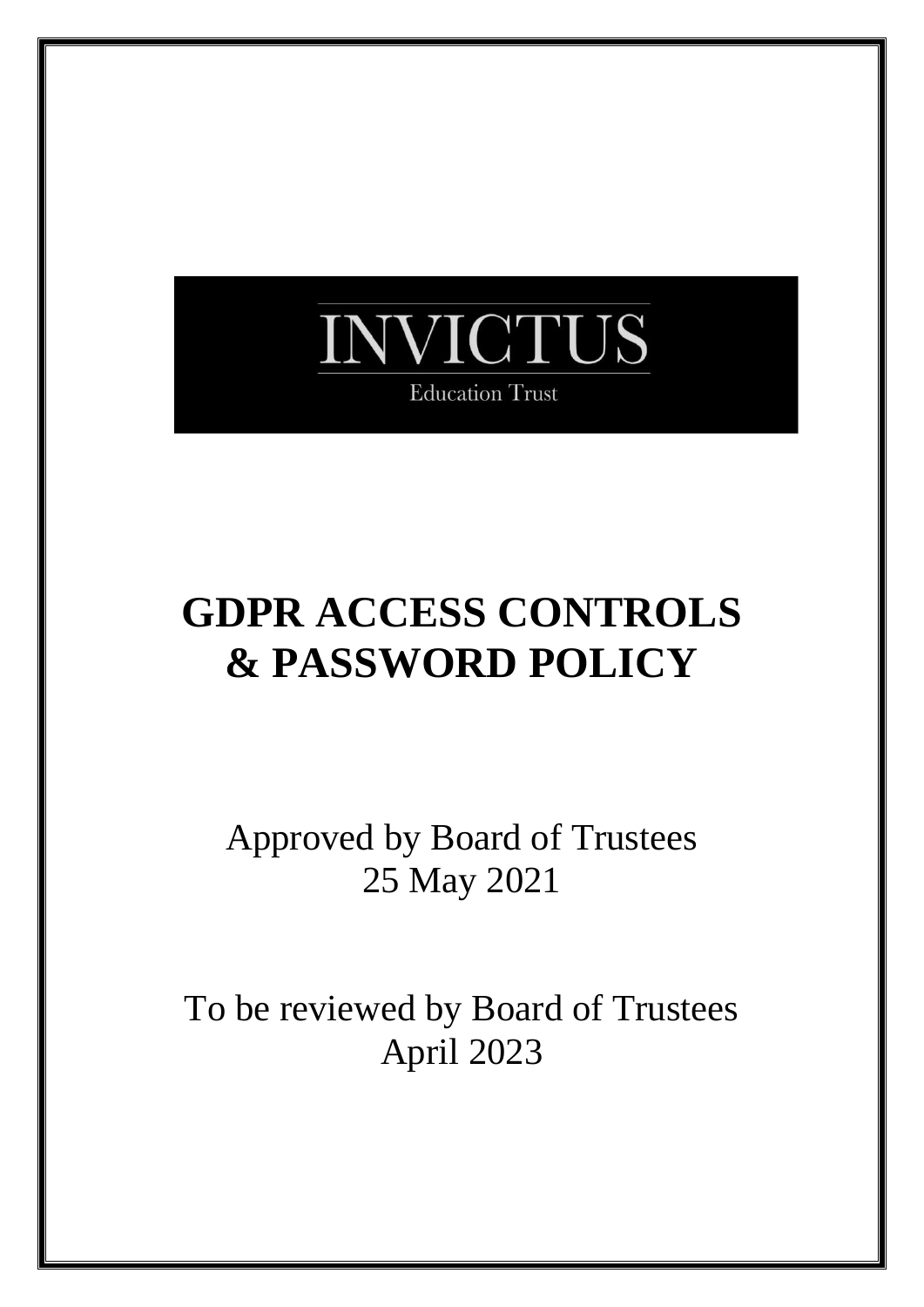#### **Document Provenance**

|              | <b>GDPR Access Control &amp; Password Policy</b> |
|--------------|--------------------------------------------------|
| lave I feyor | Roard of Trustees                                |

| Committee Approval Level     | <b>Board of Trustees</b>              |
|------------------------------|---------------------------------------|
| Policy Author/Responsibility | Chief Operating Officer – Julie Duern |
| Policy First Implemented     | <b>July 2018</b>                      |
| Frequency of Review          | Every 2 Years                         |
| <b>Next Review Date</b>      | April 2021                            |
| Policy Approved by Committee | 25 May 2021                           |
| <b>Next Review Date</b>      | April 2023                            |

# **Content Page**

| 1. Policy Statement                  |  |
|--------------------------------------|--|
| 2. Purpose                           |  |
| 3. Scope                             |  |
| 4. Objectives                        |  |
| 5. Procedures, Controls and Measures |  |
| 5.1 Logical Access Control           |  |
| 5.2 Passwords                        |  |
| 5.3 User IDs & Badges                |  |
| 5.4 Privileged Accounts              |  |
| 5.5 Authorised Access                |  |
| 5.6 Physical Access Controls         |  |
|                                      |  |

6. Responsibilities 9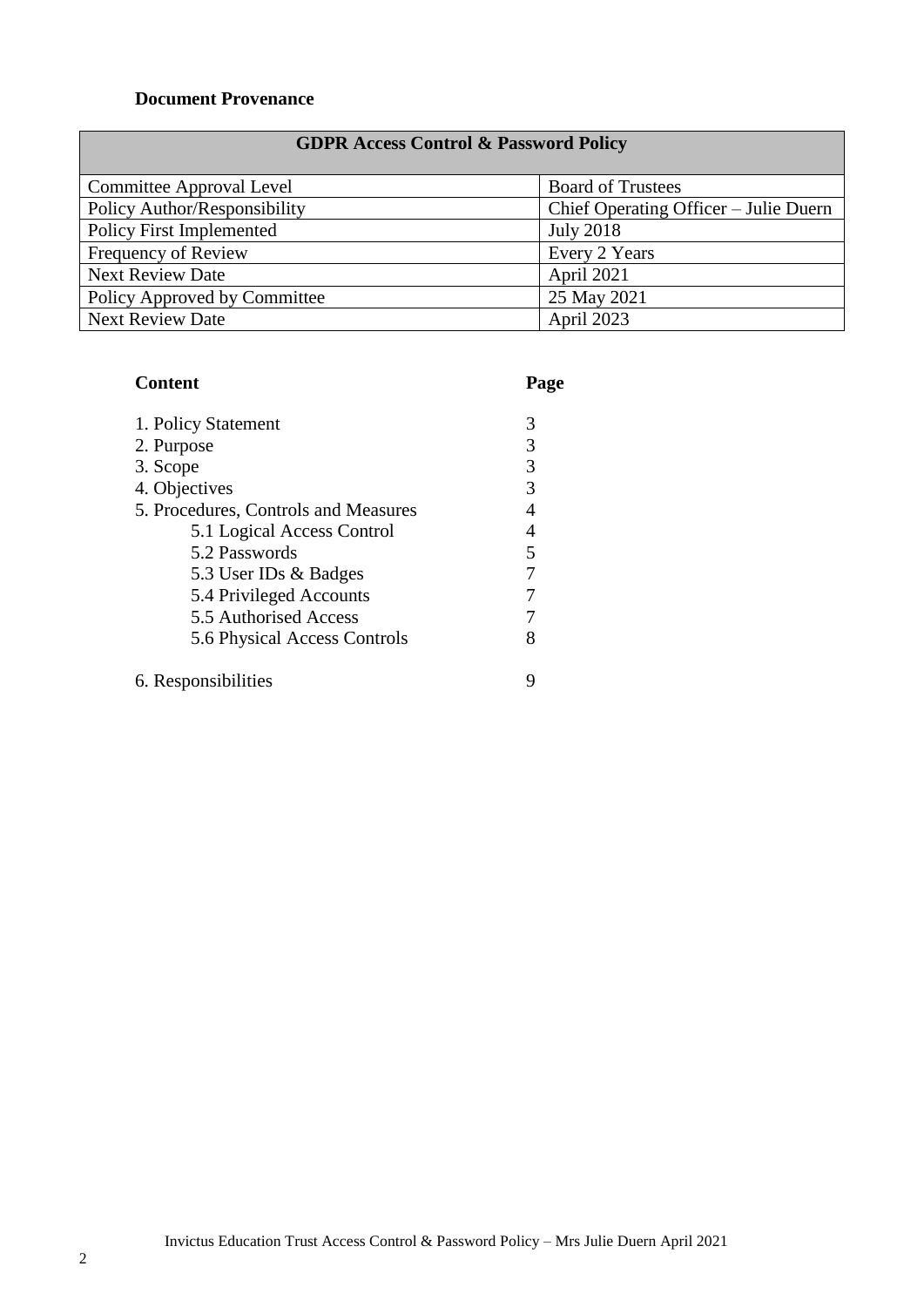# **1. POLICY STATEMENT**

It is the Trust's policy to protect and secure the information and systems within our remit and we take this function very seriously. We have developed and implemented several physical, logical and procedural measures and controls to enforce our approach. We understand that it is vital to protect the systems and information held and used by us from unauthorised use or access and are fully aware of how such access can affect security, personal information and individuals. The types of measures and controls used by the Trust are:

- **Physical Access Controls** ensuring the availability of systems and information is restricted to authorised persons only, thus preventing locations and information from being accessible to nonauthorised individuals. Premises security measures include gates, alarms, CCTV, key-card access, buzzer systems, deadbolts, locks on doors/windows etc.
- **Logical Access Controls** utilise tools and protocols for identification, authentication and authorisation of our computer information systems (*including remote access, laptops and phone systems*). The Trust's logical access controls enforce access measures to our systems, programs, processes, and information and include password protocols, user authentication methods, data and authentication credentials encryption and network, system and user-level firewalls.
- **Procedural Access Measures** include our defined policies and procedures that are followed by all staff and third parties and provide the steps for areas such as access control, information security, password protocols and clear desk measures.

# **2. PURPOSE**

The purpose of this policy is to ensure that system based and physical access to any information, location and/or system is controlled and where applicable restricted using controls and procedures that protect the associated information systems and data. The Trust is committed to the security of the information and assets within our remit and enforce and stress test all access measures to ensure their functionality, effectiveness and purpose.

This Access Control & Password Policy aims to restrict access to controlled information and/or systems to only those staff or third parties who are authorised or have written permission from the Trust. Where temporary and/or partial access to information or systems is required, we follow strict protocols, to only enable, access to the information, or for the duration required, by the activity.

# **3. SCOPE**

This policy applies to all staff within the Trust (meaning permanent, fixed term, and temporary staff, any third-party representatives or sub-contractors, agency workers, volunteers, interns and agents engaged with the Trust in the UK), and pertains to the processing of personal information. Adherence to this policy is mandatory and non-compliance could lead to disciplinary action.

# **4. OBJECTIVES**

The Trust is committed to ensuring compliance with the rules, standards and regulations as laid out by its regulating and governing bodies and confirms that it has developed and implemented the appropriate procedures, systems, controls and measures to manage and mitigate against risk.

For systems containing restricted and personal information and data, an access control matrix must be developed to record role based authorised access recorded on an individual basis. Authorisation procedures must be in place for managers to authorise all access (*including short term and temporary*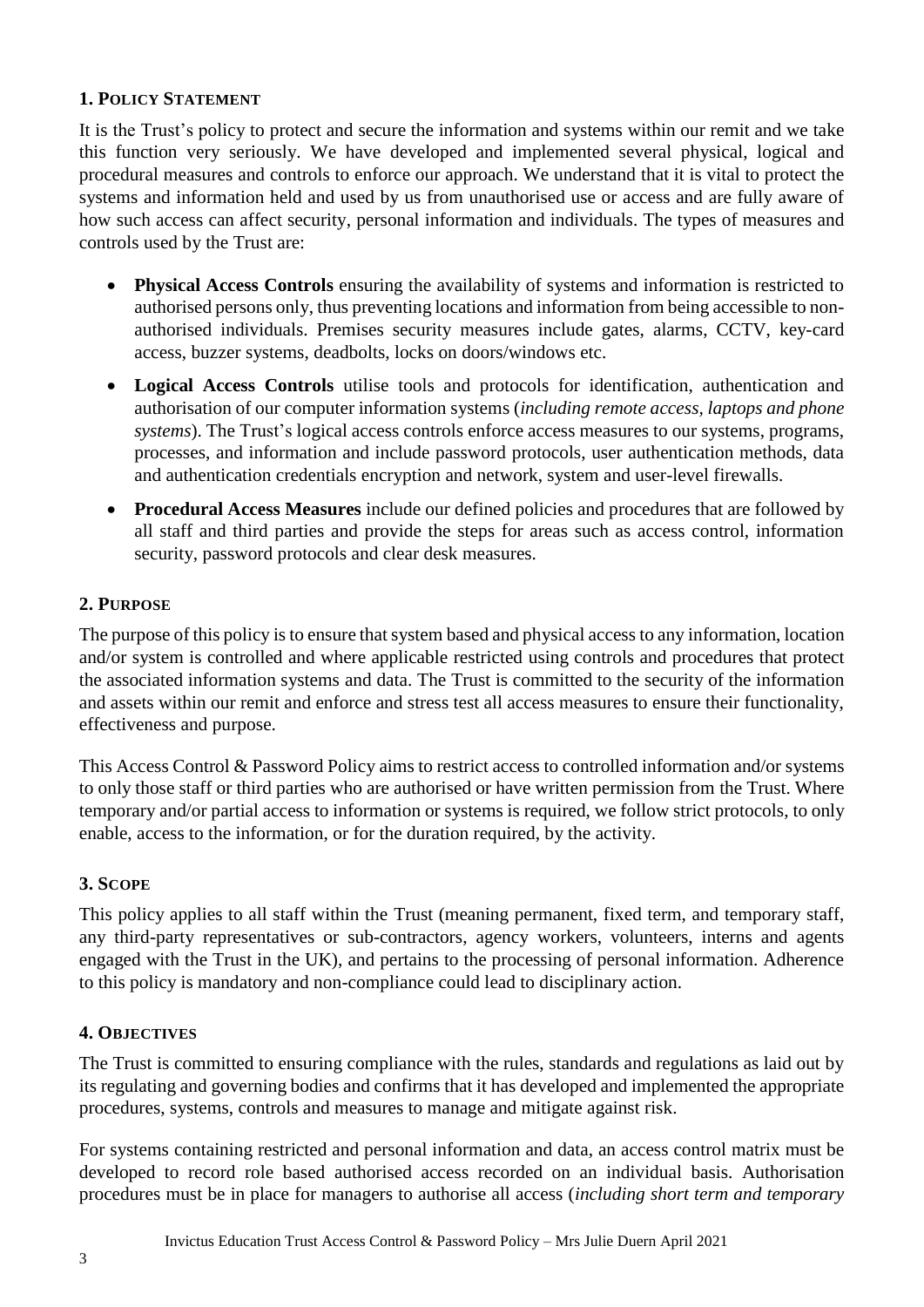*access*) recorded on the matrix. The access matrix must be continually updated and maintained to reflect accurate records of access.

The Trust has a full understanding of the compliance standards that we are obligated to meet and confirm that we have in place effective and efficient tools and controls for meeting these obligations under the current regulatory system.

The Trust's objectives regarding compliance are to:

- Allow staff to gain access to specific systems and information, which is determined by the IT Network Managers and the Senior Management Team
- Generic logons are not permitted across the Trust systems, however, use of generic accounts under 'controlled' circumstances can be permitted at the discretion of the IT Network Managers
- To ensure relevant education/company, contractual, regulatory and legislative security standards are met and adhered to, employee screening checks, including DBS, and referencing are undertaken if required.
- The appropriate level of access to systems and information will be determined based on the employee's user-level, role-based requirements and ad-hoc job functions and roles.
- If authorisation to use systems and information is granted, unique logon credentials and password will be provided to the employee, utilising the strong password controls detailed in this policy.
- Access for remote users shall be subject to authorisation by the IT Network Managers.

# **5. PROCEDURES, CONTROLS AND MEASURES**

It is pivotal to educating children and operating the business of the Trust that the Trust uses computers, telephone systems, software, hardware devices and data storage systems. Such systems are used to store information and assets that are of a personal and confidential nature. It is therefore essential that we protect and secure such information and therefore access to the systems using a variety of access controls and measures.

We take a multi-tiered approach when securing systems and restricting access and detailed in this policy are the procedures and methods used throughout the Trust. This information is disseminated to all employees and forms part of our information security program.

# **5.1 LOGICAL ACCESS CONTROL**

Access to systems within the Trust are governed by our tiered logical access control measures. Access to any system is classified as one of the below access levels and restrictions are implemented at the user level. Levels can be changed at the discretion of the IT Network Managers. Considerations for granting access is assessed based on:

- An employee or user's need of access to complete their job and/or task
- Duration of access
- Level of access
- Information types located on the system in questions
- Security measures in place if access is granted
- Ability to remove access at a predetermined time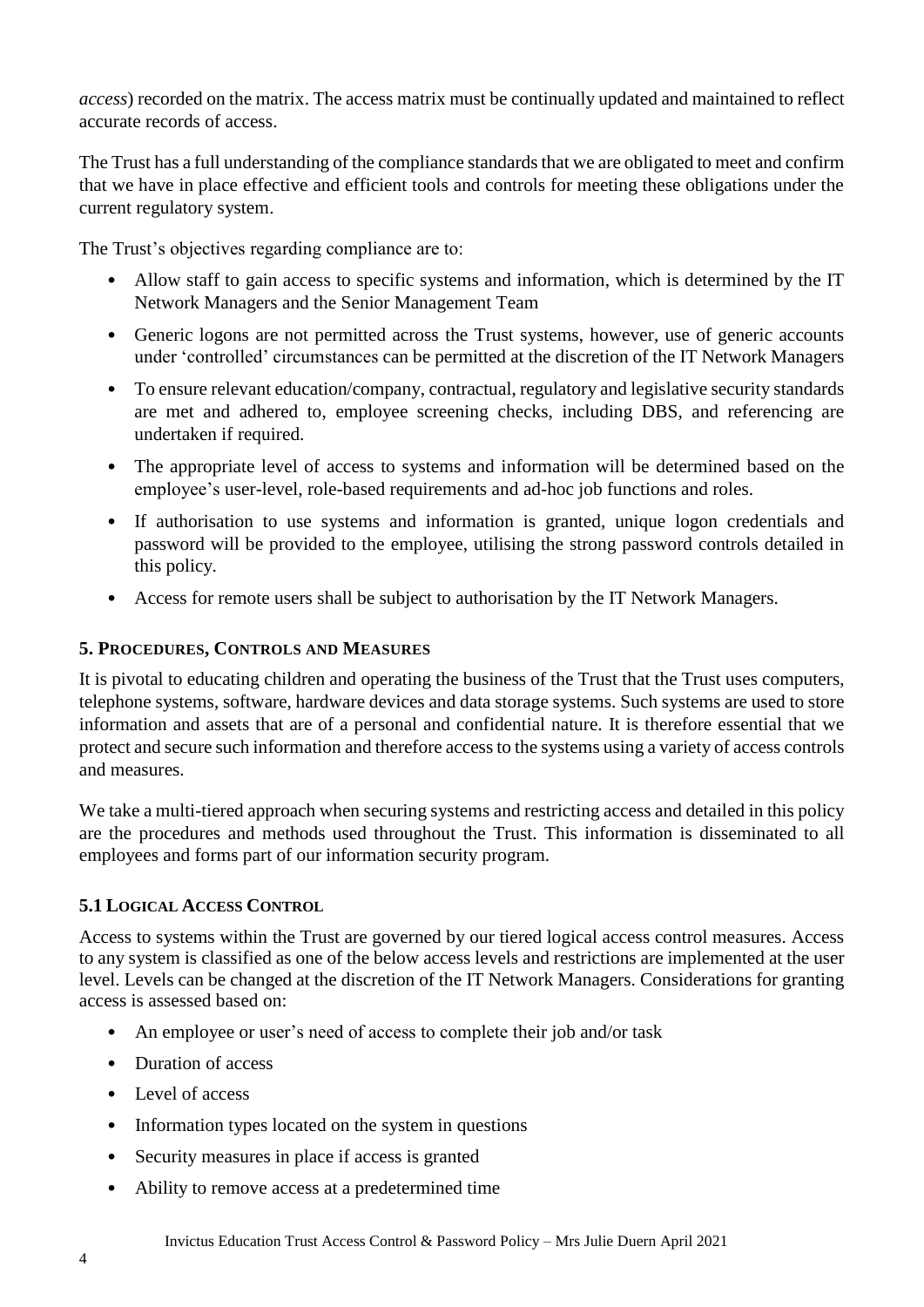• Access is decided and allocated on a case-by-case basis and can only be assigned by the IT Network Managers.

#### **5.1.1 ROLE-BASED ACCESS**

Users are identified as being part of a school group/employee group and their level of access to Trust/School systems is determined in relation to their role and responsibilities within the Trust. Such group access is considered necessary for each employee to enable them to carry out their job and includes access to areas such as internet, intranet, email, printers, phone systems, security systems etc.

### **5.1.2 MANAGER ACCESS**

System access is granted at a higher level for Headteachers and Senior Managers who can access more system areas than generic employees can. Such access is deemed essential to their oversight role and enables managerial staff to carry out functions and processes that require access to personal information, secure systems or data.

#### **5.1.3 INDIVIDUAL ACCESS**

System access is granted at the required level based on an educational/ business and/or legal requirement and is only granted to the individual(s) who require access (*i.e. if an employee is granted extended access, this is not inherited by any other role-based group member*). Such access may include a rolebased user needing access to sensitive information or restricted systems to perform a task or one-off project.

#### **5.2 PASSWORDS**

Passwords are a key part of the Trust's protection strategy and are used throughout the Trust to secure information and restrict access to systems. We use a multi-tiered approach, which includes passwords at user, management, device, system and network levels to ensure a thorough and encompassing approach.

Passwords afford a high level of protection to resources and data and are mandatory requirements for all employees.

#### **5.2.1 PASSWORD CREATION & CHANGE**

Only those authorised to access specific devices, information, systems are provided with the relevant passwords, and such provisions are reviewed regularly to ensure that access is still valid and required. Employees may never share their passwords with anyone else in the Trust, including co-workers, managers or IT staff and unique passwords are used for all employees and access to systems and devices.

Employees are made aware that strong passwords are required for all systems and user-access and that a strict non-disclosure protocol applies to passwords. Where applicable to the system or device being used, the Trust utilises software to enforce the use of strong passwords. Employees are not allowed to share or disclose any password.

Strong passwords are enforced on systems and by users and must be:

- More than 8 characters
- Include letters, numbers and at least 1 special characters
- Not be easily recognisable *(i.e. no names, dates of birth, places etc*)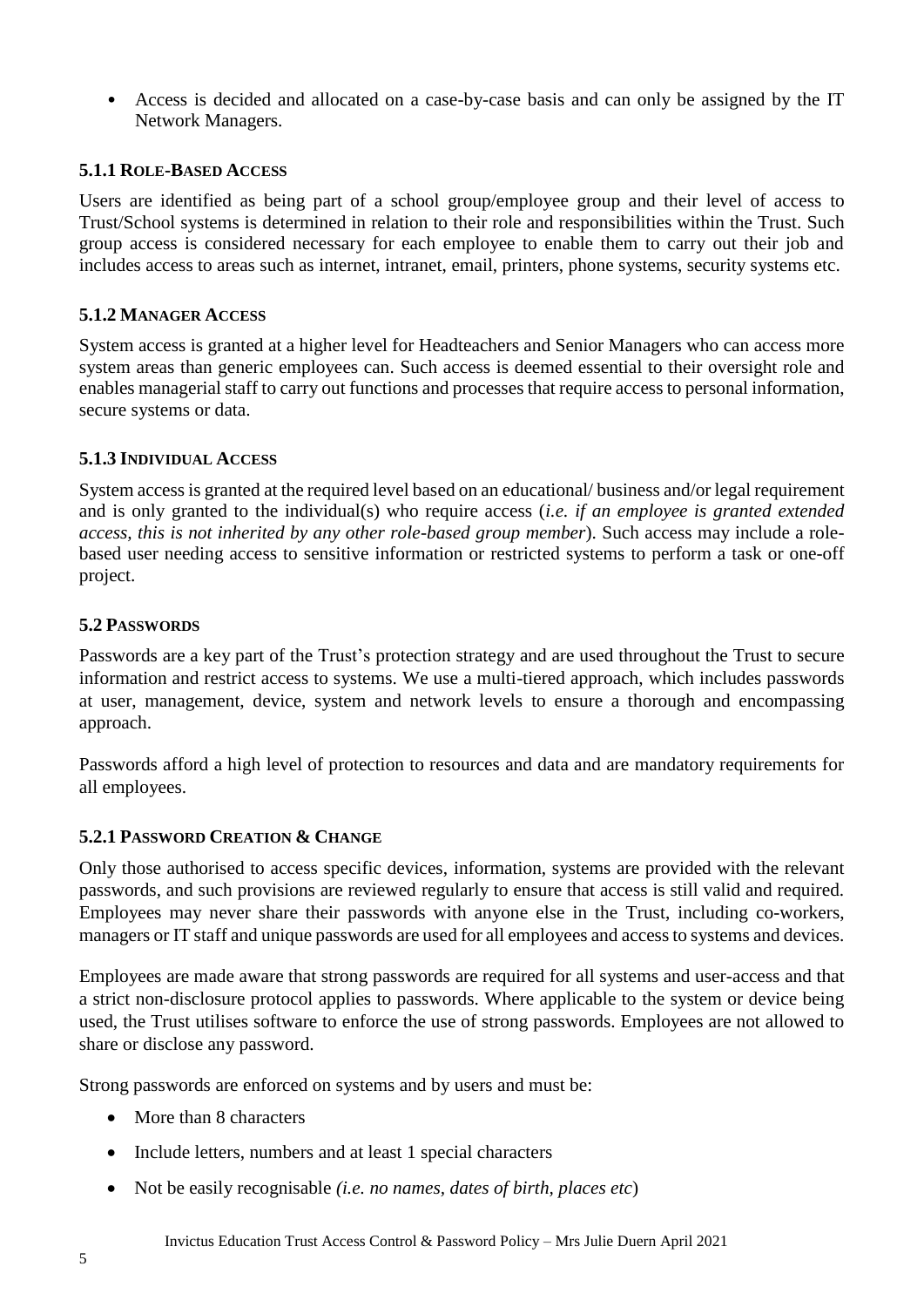• Must include upper and lowercase letters

All passwords are changed termly, and users are not permitted to reuse the same password within a 1 year period. This is forced using software on all systems and a password change is automatically promoted at the start of each term. This change is enforced within 5 days of the change reminder being shown.

If a password is forgotten, only the IT Network Managers can reset the passwords. Passwords that have been forgotten are changed by default and cannot be reset to use the same password. A force change of password is also affected if the user suspects that the password has been compromised.

Where a password is reset, the individuals identify is first verified. This is essential where remote access passwords are changed or reset, and the IT Network Managersis not able to physically verify the identity of the user. A two-step identification process is used in such instances with user-known variables being asked and answers verified prior to passwords being reset and disclosed.

# **5.2.2 DEFAULT PASSWORDS**

It is occasionally necessary to set up default password at the IT Manager level. This is usually only when a new system or user are being set up and a password change will be promoted from the first user use. Default passwords are change as soon as is possible and where applicable, access to information is restricted until a strong password has been created.

Where new systems, devices or software is purchased, default passwords are immediately changed and reset to use the strong variables indicated above.

# **5.2.3 PROTECTING PASSWORDS**

The Trust is aware that viruses, software and phishing scams can attempt to obtain passwords at a user level. Whilst Firewalls are used to secure and protect systems and software, employees are provided with training and guidance on phishing and are instructed to neve disclose their passwords in a physical or online environment. This includes not disclosing passwords to third parties, clients or representatives who may have a legitimate need to access a system.

Password fields are always displayed in a star format (*\*\*\*)* so that clear text is not present when a password is typed. This helps to prevent unauthorised access or password disclosure by copy & paste or electronic printing methods.

Writing down or storing passwords in any written or digital format is forbidden and all employees are made aware of this. Disclosure or unintentional loss of a password that has been written down in any format will result in disciplinary action being taken.

If a user fails to use the correct username and/or password when logging in to a system or device, we utilise generic failure messages that do not disclose the exact nature of the login error. After three failed attempts, the system will advise that login has failed, however it will not disclose if this is due to the username, password or both being incorrect. This aids in preventing brute force attacks or a nonauthorised user being aware of which field is incorrect, which then increases their login attempts.

Where login fails, we operate a three-strike approach and the system will become unavailable for 15 minutes before the login can be re-tried. This protects against external 'bot' attacks and brute force.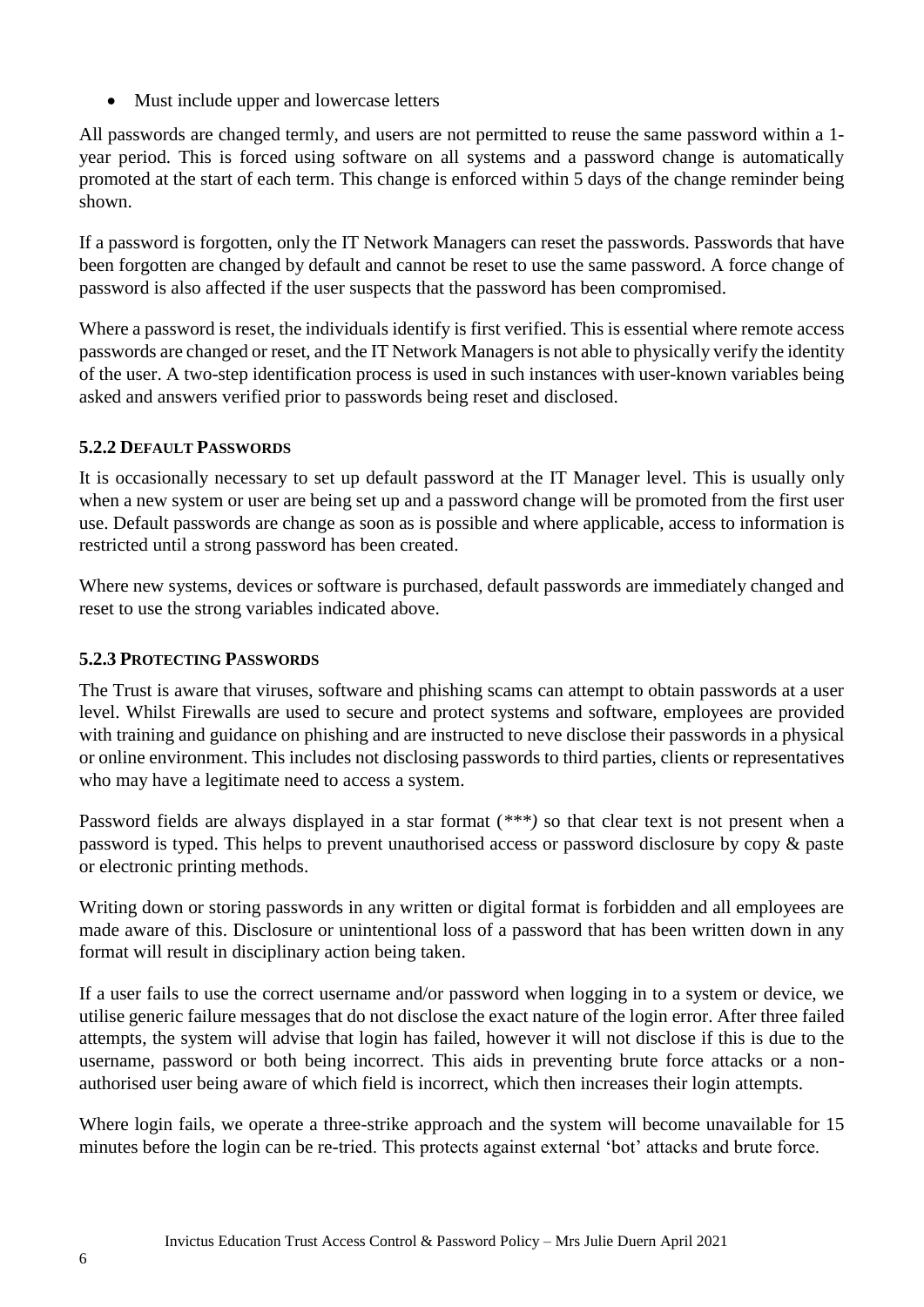# **5.3 USER ID'S AND BADGES**

The Trust has adopted ID badges for all employees, visitors and third parties who are in our school buildings. Such badges are specific to those they are assigned to and ID's or badges not in use are stored in a secure, locked area.

Employees must wear their ID badge at all times whilst in the school or whilst visiting third-party offices and are not allowed to share or copy their badge. All ID badges are assigned a unique verifying employee code, which is specific to the employee and is logged on an Access Control Register. If an employee loses their ID, their code is immediately deactivated, and a new code is assigned. Codes are never reused after deactivation.

Visitors to the Trust are issued with a Visitor ID Badge, which states their name, company, position and responsible person. Visitors are accompanied on school premises at all times and are required to log in and out of the building, sign confidentiality agreements and are assigned a Trust employee who is responsible for them during their visit.

# **5.4 PRIVILEGED ACCOUNTS**

The Trust understands the extreme importance of securing and restricting access to privileged accounts. Such accounts enable direct access to our network, servers, firewalls, routers, database servers, systems and software and as such are treated with the utmost security and protection. Employees and third parties are never given access to privileged accounts, unless they have been assigned responsibility for a direct function. If this the case, access is only given to the exact system or infrastructure required to complete their task.

We audit access to privileged accounts on a weekly basis and review access monthly to ensure that it is still required or is of use. Logs of access to privileged accounts are reviewed for consistency with access records.

# **5.5 AUTHORISED ACCESS**

The Trust keeps an Access Register and details which employees or third parties have access to which systems and information. The register also notes when the access was given, when it will be restricted (*if temporary access*), the type of data or system being accessed and the reason for access.

# **5.5.1 LOGIN CONTROLS**

Systems can only be accessed by secure authentication of user validation, which consists of a username and password at the role-based user level. All computers have an active firewall and default to a lock screen with user authentication required after 10 minutes of inactivity. All staff are aware that if they leave their workstation, their monitor is to be turned off and their system locked. All computers are closed-down at the end of the day and are not allowed to be left running during 'out of business' hours.

# **5.5.2 CREDENTIALS & ROLES**

Access to any systems within the Trust (*including sending email*), utilises authentication based on the valid credentials being used. Each user is assigned unique credentials and are not allowed to share or disclose them to any other employee or third party. It is necessary for credentials to be stored so that when they are used to access a system, database or send an email, the authentication process works. All authentication credentials are encrypted when stored and transmitted and access is restricted to the IT Network Managers.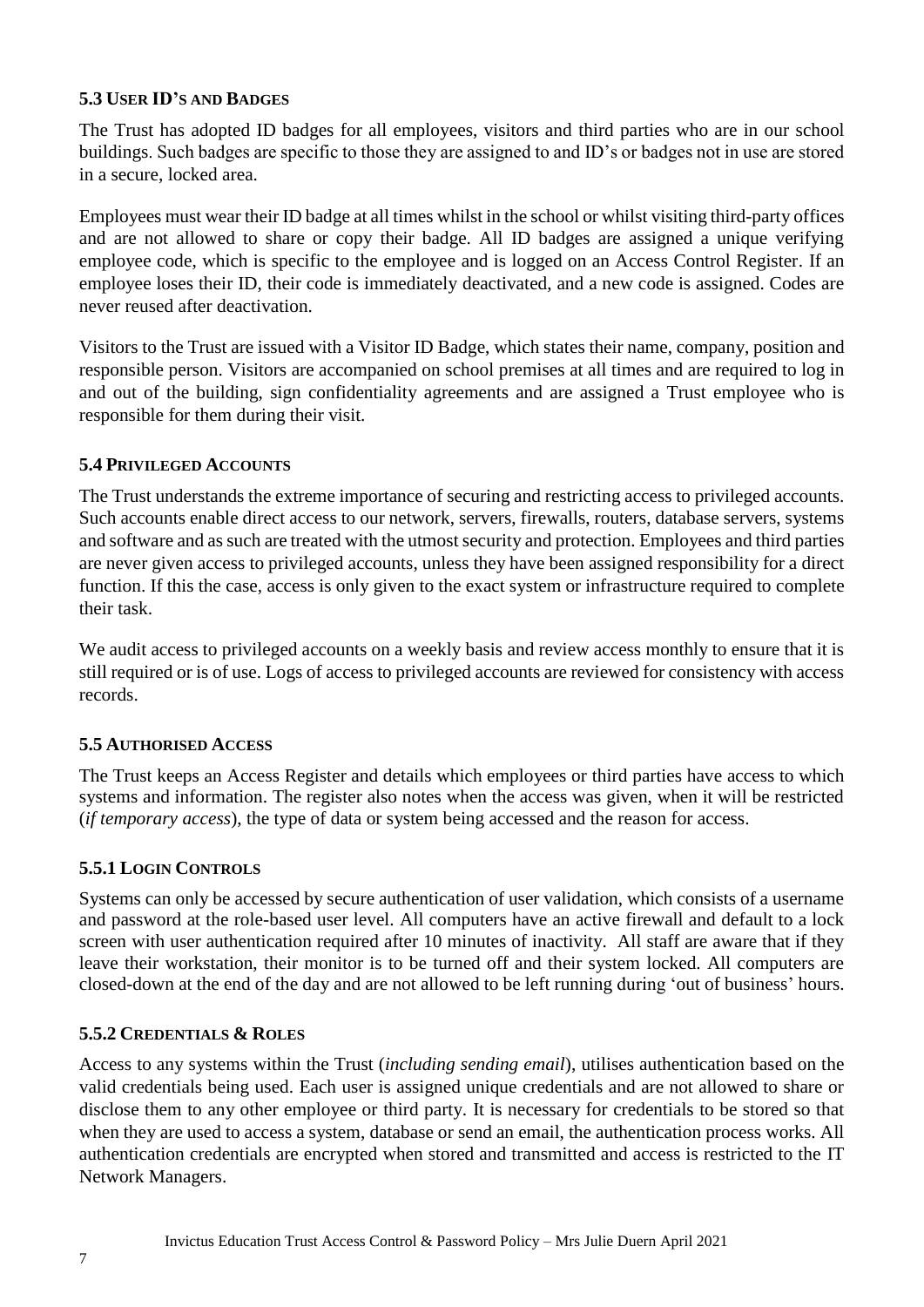# **5.6 PHYSICAL ACCESS CONTROLS**

Access to the Trust premises are protected by our building access controls. These increase building, information and employee security, safety and ensure that no unauthorised access is possible.

# **5.6.1 DOOR & WINDOW CONTROLS**

The Trust has robust site security measures in place across its schools, which includes, intruder alarms, keypad access, CCTV etc.

All windows are kept locked when the building is vacated and intruder alarms set. Windows open during the day are secured with restricted access hinges to prevent access. Visitors are escorted at all times during a visit and are given an ID badge.

When the school has been vacated at the end of school day/working hours, the alarm system is activated and all windows and doors are locked. The building is 'locked down' and any alarm trigger will immediately notify the Security Services who have a contact for the relevant school and the relevant member of staff.

#### **5.6.3 DIRECT ACCESS**

The use of keys to any buildings, rooms, secure cabinets, safes etc are always controlled and recorded and keys are only provided to employees who require them for educational/business and/or legal reasons. When not in use, keys are stored in a secure, locked cabinet and only the senior manager has access. Locations of keys are known at all times and if there is any suspicion that a key has been lost or compromised, lock and access points are changed immediately and monitored until the change is affected.

Visitors are not permitted to access server, network or confidential information areas without prior authorisation. Where authorisation has been given, visits are always escorted by a manager or the designated member of staff.

# **5.7 LEAVERS & END OF CONTRACT**

We operate an immediate deactivation process of any credentials and access rights on termination of contract.

Leavers are required to turn in their ID badge before existing the school building. Hard copy ID's are destroyed and where applicable, any electronic ID's are deactivated with immediate effect. It is the line manager's responsibility to ensure that ID badges are returned.

Where a project or service contract ends, any access or credentials provided during the contract are deactivated and any ID badges or keys are returned and signed back into the logbook.

Where an employee is on annual leave, we can suspend their credentials and access rights and reactivate on their return. This reduces the risk of unmanned access points, but also prevents having to reset up new credentials and access levels.

#### **6. RESPONSIBILITIES**

IT Network Managers are responsible for ensuring that all staff and managers are aware of security policies, including access control and secure passwords and the Trust operates a top-down approach. Managers need to be aware they have a responsibility to ensure staff have sufficient, relevant knowledge